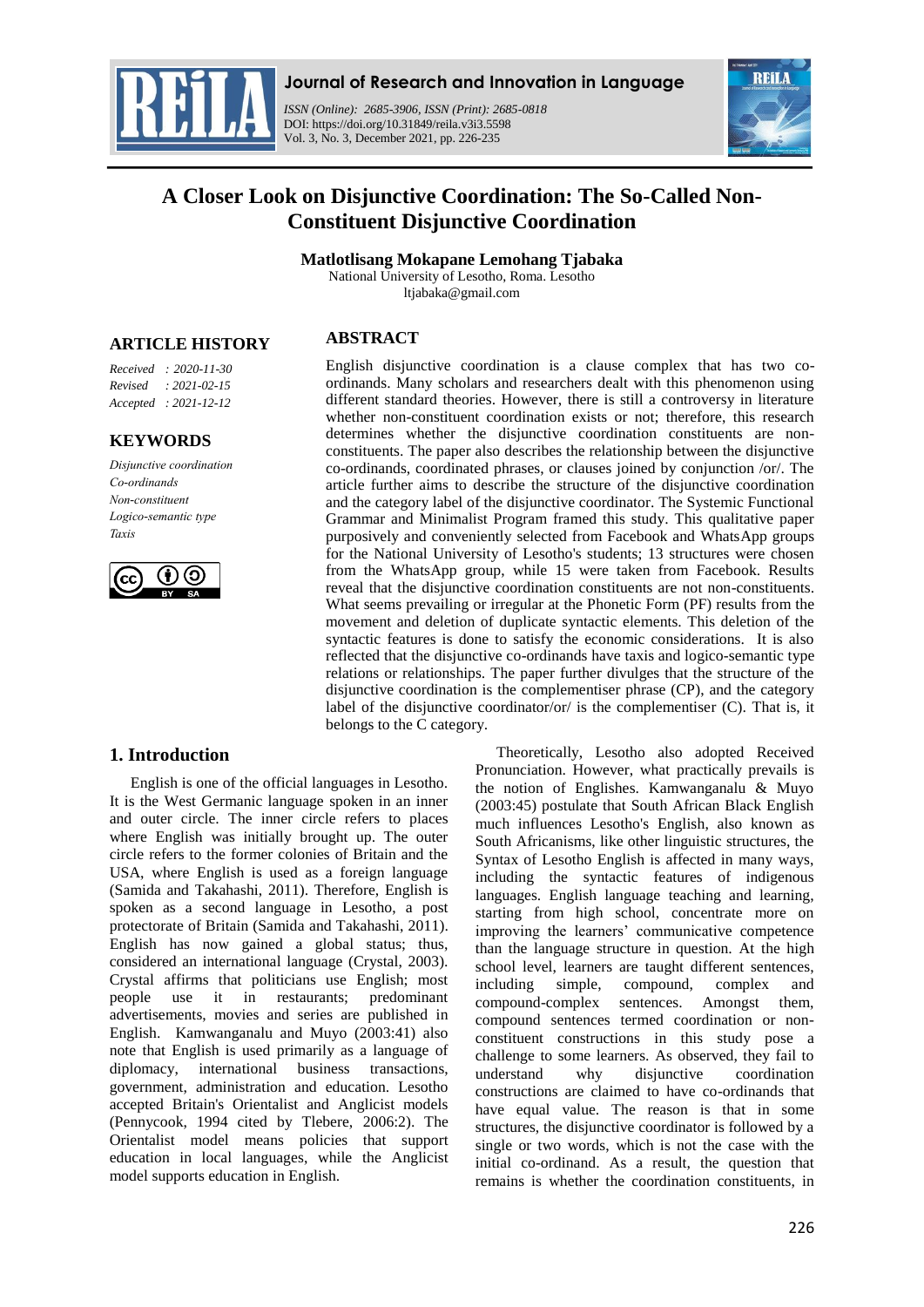particular, disjunctive coordination constituents are non-constituents or not.

A closer look at the tertiary level reveals that students admitted at the National University of Lesotho (NUL) are less proficient in English. This claim is maintained by Ekanjume-Illongo (2015: 1157), who affirms that the English Department at the NUL has been complaining about the poor quality of the students they admit as far as English is concerned. To support this claim, Ekanjume-Illongo and Morato-Maleke (2020) observed and identified various errors that include lexical and syntactic errors in the NUL students" academic writing. The students fail to construct correct sentences, either written or spoken. Therefore, despite the students' majors, they are all introduced to Communication and Study Skills (Maleke, 2011:1-2). In addition to this course, the Department of English also offers Grammar and Syntax as linguistics courses to student teachers and humanity students. Types of clauses and kinds of sentences which include compound sentences, form part of both Grammar and Syntax courses; however, the two courses' descriptions fail to articulate anything about the relationship between disjunctive coordinands.

Furthermore, different syntactic structures are explored in Syntax. However, as observed from the relevant literature, less is said about the structure of disjunctive coordination. Therefore, the students do not even have a chance to practise them. Apart from the education system in Lesotho, Syntax plays a pivotal role in the academic and business world as people are expected to construct grammatically acceptable sentences. Amongst the syntactic structures, disjunctive coordination is included. Nonetheless, some of the texts generated by Basotho have parallel coordination structures. There is a paucity of literature on the co-ordinands relations in line with the literature. There is also a debate whether coordination constructions are non-constituents or not. For instance, some scholars such as Oehrle (1999:252) found the so-called non-constituent coordination to be an awkward name for an "elegant" structure with two or more constituents of the same kind coordinated. On the contrary, Haspelmath (2000) argues that many languages, including English, permit non-constituent coordination. Stemming from a theoretical point of view, Kubota (2020) claims that the non-constituent coordination seems problematic for common kinds of syntactic theories where the notion of the constituency is regarded as primitive.

Echoing the above shed of light, the current researcher, therefore, intends to explore the relations that exist between English disjunctive co-ordinands and the syntactic structure of the so-called nonconstituent disjunctive coordination drawing from the parallel perspective. It will help the high school teachers explain the arrangement of words that constitute the disjunctive coordination to their learners. This study further articulates the syntactic

structures of the disjunctive coordination at both Phonetic Form (PF) and Logical Form (LF). It brings out the claim on whether disjunctive coordination is indeed non-constituent or not.

# **2. Literature Review**

Coordination is one of the syntactic aspects studied globally. This syntactic element is described by Bruening (2015) as one of the most exciting topics since the earlier generative grammar era. According to Haspelmath (2000), coordination has the following semantic types: conjunctive, adversative, casual and disiunctive coordination. Disjunctive coordination, which is crucial in this paper, is seen as nonconstituent coordination and is sub-divided into interrogative disjunctive and standard disjunctive (Haspelmath, ibid).

Drawing from the Minimalism point of view, Sailor and Thoms (2014) researched the non-existence of non-constituent coordination and non-constituent ellipsis. In their study, Sailor and Thoms noted that the non-constituent coordination encompasses neither coordination of non-constituents nor ellipses of nonconstituents such as left ellipses. However, such sentences are created using move-and-delete operation where the second conjunct is a complete verbaliser phrase (VP) or complementiser phrase (CP) reduced by ellipses following the movement of the pronounced material out of the ellipses.

They, therefore, concluded that both movement and ellipses are operations that work on constituents. The relevance of Sailor and Thoms's study in the current study is that the focal point is on the notion of coordination having the non-constituents. Despite their study"s relevance to the current one, their study did not explicitly interrogate the structure of the disjunctive coordination at both Phonetic Form (PF) and Logical Form (LF), which is the concern of the present study. Instead, they paid attention to the structure of the second conjunct. In addition to the form of the disjunctive coordination, the heart of the present study is on the category label of the disjunctive coordinator, which is not remarkably emphasised in their study.

Unlike earlier generative grammar approaches that considered the non-constituent a sub-type of Conjunction Reduction general rule, Bruening (2015) conducted a study on a non-constituent caused by prosody, not a movement. In this study, Bruening (2015:10) also perceives ellipsis as the source of the non-constituent construction targets a specific category and "deletes all but the head of that category." Bruening's study serves as a foreground to the current study as the two studies highlight the notion of the so-called non-constituent constructions. Despite his study"s influence on this study, Bruening's work did not articulate anything about the structure of the disjunctive coordination, which is the interest of the current study. The present researcher, therefore, describes the structure of disjunctive coordination.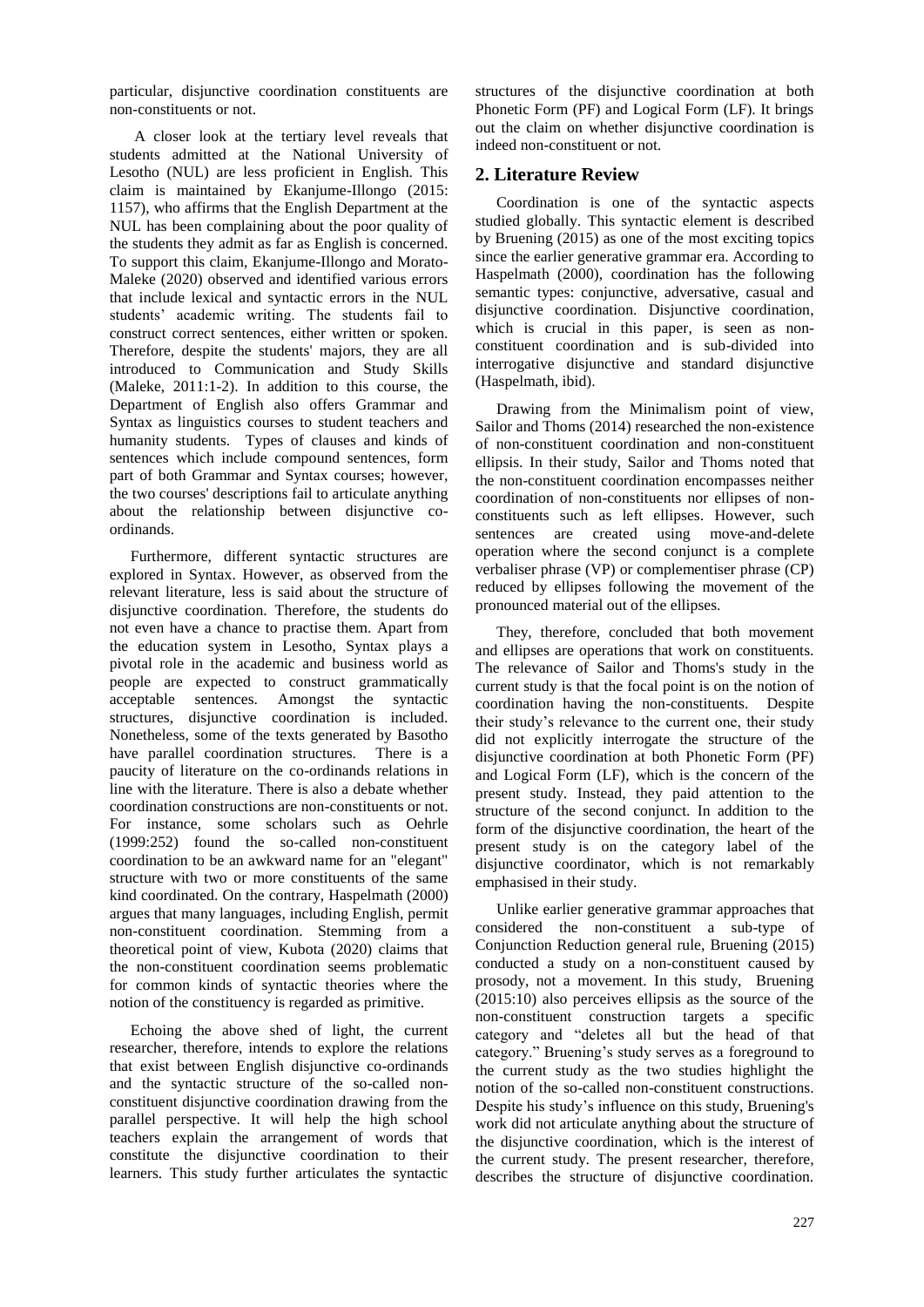The study also establishes the relationship between the disjunctive co-ordinands or coordinated clauses.

Another study was conducted by Asante (2018) on the syntactic phenomenon of coordination in Nkami, a member of the Niger-Congo language of Ghana. Unlike the English language, which has coordinator "and", Nkami language has two distinct coordinators: "kple" and "eye" for phrasal and clausal conjunctive coordination correspondingly. In this language, both syndetic and asyndetic coordination strategies connect coordination constructions. As for the disjunctive coordination, Asante observed that Nkami has *bee*/*be* translated as "or" coordinator to state alternative. This disjunctive coordinator is multi-functional as it can function as a coordinator, purposive clause linker, complementiser and preposition. There is a close resemblance between his study and the present one concerning the function of disjunctive coordination. However, there is still a relative difference as Asante's study draws from a diverse viewpoint since no theory guides or frames his study. Furthermore, his research has not identified the relations between the disjunctive co-ordinands. As a result, the purpose of the present study is to extrapolate and describe the relationship between the co-ordinands and the structure of the socalled non-constituent disjunctive coordination.

Kubota (2020) studied non-constituent coordination in Japanese as constituent coordination analysis in Hybrid Type-Logical Categorial Grammar on a hybrid calculus. It was observed that previous approaches within syntactic theories "equate nonconstituent coordination with coordination of fullfledged clauses at some level of grammatical representation." He noted that delete-based approaches coupled with the movement-based approaches are the sources of non-constituent constructions. However, movement is not supported as it poses a problem. For this reason, the nonconstituent coordination does not appeal to the movement. A look at the generativists and the nongenerativists point of view reveals that movement and deletion operations are not embraced in the latter perspective. This calls for a debate concerning nonconstituent coordination. Therefore, the current research combined the two perceptions, including the structure and meaning. From these two combinatory views, the parallel viewpoints, the researcher seeks to find if disjunctive coordination encompasses the nonconstituent.

Unlike in English, Conti's (2018) studied disjunctive clauses with o…o "either… or" in Spanish and clausal co-subordination. It has been found that o… o clauses demonstrate traces of desententialisation; they are mutually dependent. Contrary to the Spanish subordinate clauses, o… oclauses share illocutionary force, mood and tense. This implies that all the clauses are co-indexed and depend on the similarity matrix of clausal operators, as is the co-subordination (dependent, but not embedded). Even though Conti's (2018) study

focused on a different language to the present study, it has some relevance to the current research as it articulated the notion of disjunctive clauses, which relates to the syntactic relation: disjunctive coordination. He also argued for desententialisation, which is equivalent to non-constituent construction. However, his study focused on correlative markers.

Furthermore, Conti's study seems to have centred mainly on the disjunctive coordination at the Phonetic Form (PF). The reason is that those disjunctive clauses marked with o… o "either… or" reflect both subordinate and coordinate clauses. If ever he had focused on those constructions at the Logical Form (LF), different results would have been anticipated. For this reason, the present study concentrates on the structure of the disjunctive coordination at the level of both PF and LF.

These reviewed studies relate to the present paper, concentrating on non-constituent coordination. Some draw from the syntactocentric perspective, others from the communication-and-cognition and hybrid perspectives. Some of the scholars in reviewed literature focused on issues that are not the concern of the present study, for instance, the causes of the nonconstituent coordination. However, those studies shed some light on which areas to investigate concerning coordination. Therefore, they paved the way for the present study to fill some methodological and theoretical gaps.

# **3. Method**

This paper is exploratory qualitative research. The researcher employed the qualitative approach to use soft data rather than complex data (Neuman, 2013). Neuman (2013) states that exploratory analysis is used when the researcher has limited knowledge about the research topic. The researcher was not wellinformed about the non-constituent disjunctive coordination; therefore, the study adopted an experimental research design. According to Johnson and Christensen (2019), exploratory research is descriptive and attempts to generate ideas about phenomena. In this study, the researcher tries to discover essential factors, including the structure of the disjunctive coordination and the relationship between the disjunctive co-ordinands. The study is exploratory as it further generates new ideas for further research.

# **3.1 Data Collection**

Data were extracted from the social media where the former and the current National University of Lesotho (NUL) students discussed emerging issues, including COVID-19, business and Syntax matters. Singer et al. (2020) suggest that WhatsApp and other smartphone-based messaging applications are platforms for qualitative methodologies mostly found to access adolescents. Singer et al. (2020) further indicate that using different technological platforms may increase interest to give an additional level of information; and have practical implications for data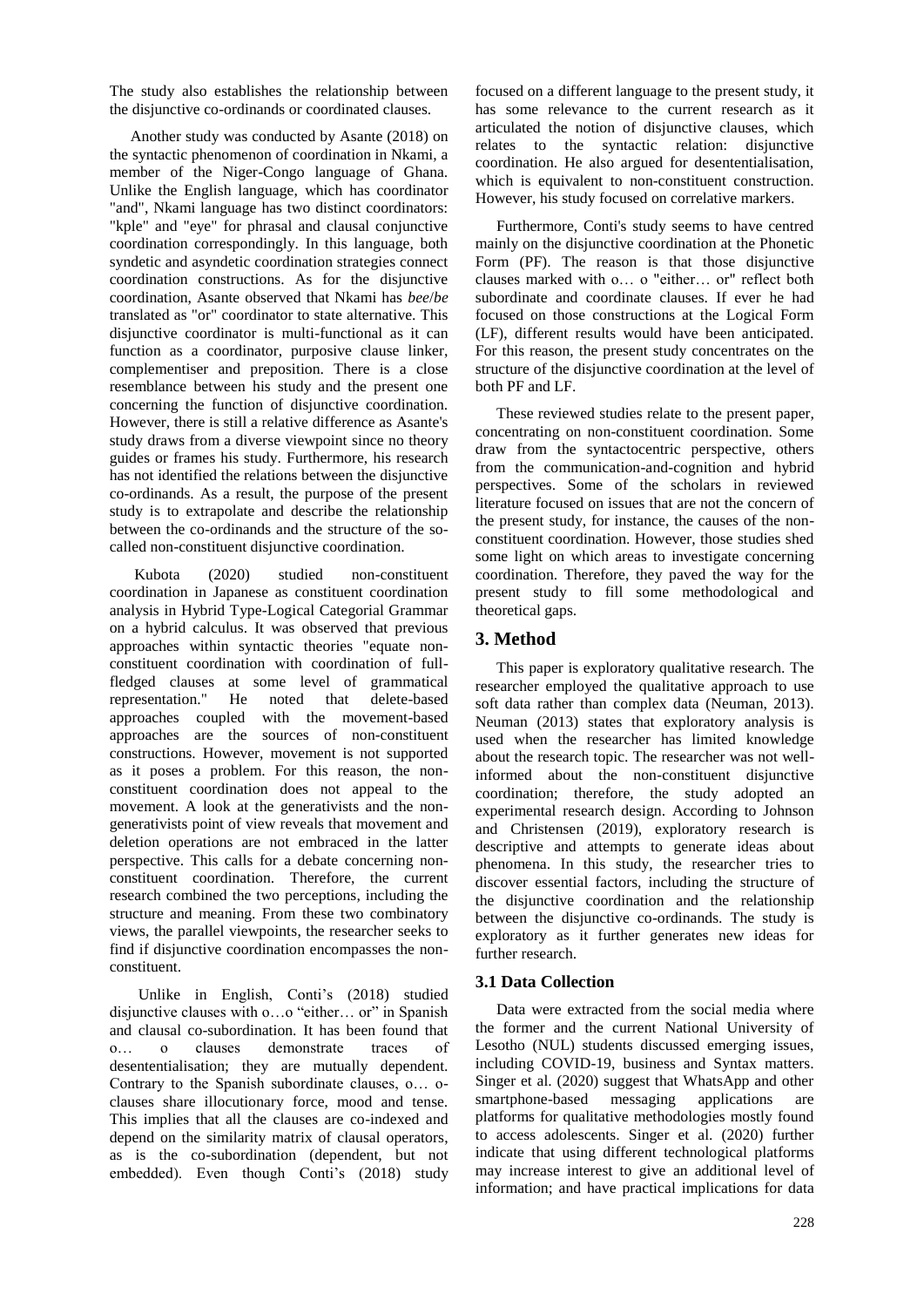collection, quality and analysis. Consequently, data were purposively and conveniently taken from the NUL WhatsApp group chats such as Syntax groups and Phuthalichaba Savings and the Facebook group and/or pages like the NUL Newsletter the NUL Faculty of Humanities and the NUL Research Innovations chats.

Since the researcher is a member of these groups, it was easy to access the data. The researcher identified and read posts and comments on COVID-19, business and Syntax issues. Many students use more conjunctive coordination than disjunctive coordination. This observation is also supported by Haspelmath (2000), who avers that disjunctive coordination is rarely used in various languages. The researcher purposely noted only the disjunctive coordination, not the conjunctive coordination or any other types of coordination. The goal was to align the data with the objectives of this study. Correlative coordination "either…or" constructions were also included as the second conjunction is the disjunctive coordinator "or". However, the study exclusively used disjunctive coordination, which is the concern of this study. Data were collected in November 2020 and in May 2021. Twenty-eight disjunctive coordination constructions were composed. Thirteen of these were disjunctive constructions were collected from WhatsApp group chats. Fifteen of the constructions were extracted from the stated Facebook group chats.

Data were analysed using theoretical analysis as it provides a foundation for a better understanding of non-constituent disjunctive coordination (Tan, 2016). The disjunctive coordinate structures were also analysed through syntactic representations such as a tree diagram and bracketing notation under the terms suggested by The Minimalist Program.

#### **3.2 Theoretical Framework**

This paper is framed by the Systemic Functional Grammar (SFG) and Minimalist Program (MP). The SFG is a theory proposed by Michael Halliday (1985). The theory is adopted as it views language as a resource for making meanings (Bavali and Sadighi, 2008). In this theory, the following concepts describe the relationship between clauses: taxis, logicosemantic type and recursion. As a result, the current study uses taxis and logico-semantic type to describe the relations between the disjunctive co-ordinands.

The second espoused theory is the Minimalist Program (MP) initiated by Noam Chomsky (1995). It is also employed in this paper as the SFG is not syntactically and formally oriented; so, it fails to account for the structural issues. Bavali and Sadighi (2008) pin-point that the MP highlights some erroneous forms accounted for by the MP's copy theory, unlike the SFG, which lacks a similar device. The theory was also adopted as the structures are derived from the bottom-up. It also has the operations select; merge, move and copy. These operations were adopted in this paper.

<sup>1</sup>The derivational Uniformity Principle was applied in this article. Razaghi, Rahavard and Sadighi (2015) describe the Derivational Uniformity Principle as structures derived by transformations and sameness. Through this principle, deletion of duplicate elements can be done. Therefore, through the selection and merge operations, the structures of the disjunctive coordination are illustrated, showing whether the non-constituent disjunctive coordination exists or not; and the category label of the disjunctive coordination is identified.

## **4. Findings**

This section presents findings obtained from the data collected. It has been shown that the data was collected from the former and current NUL students' WhatsApp (WA) and Facebook (FB) group chats to reflect their experiences on the concept of the disjunctive coordination constructions, as illustrated in Table 4.1.

**.** 

<sup>1</sup> Minimalist Program is a syntactic theory initiated by Noam Chomsky (1993). The theory is developed from the Government & Binding. Hornstein (2018) states that drawing from the GB, MP has eliminated derivational levels, instead of having four, which are deep structure (DP), surface structure (SS), phonetic form (PF) and logic form (LF). Derivation Uniformity Principle incorporates move, copy and merge operation.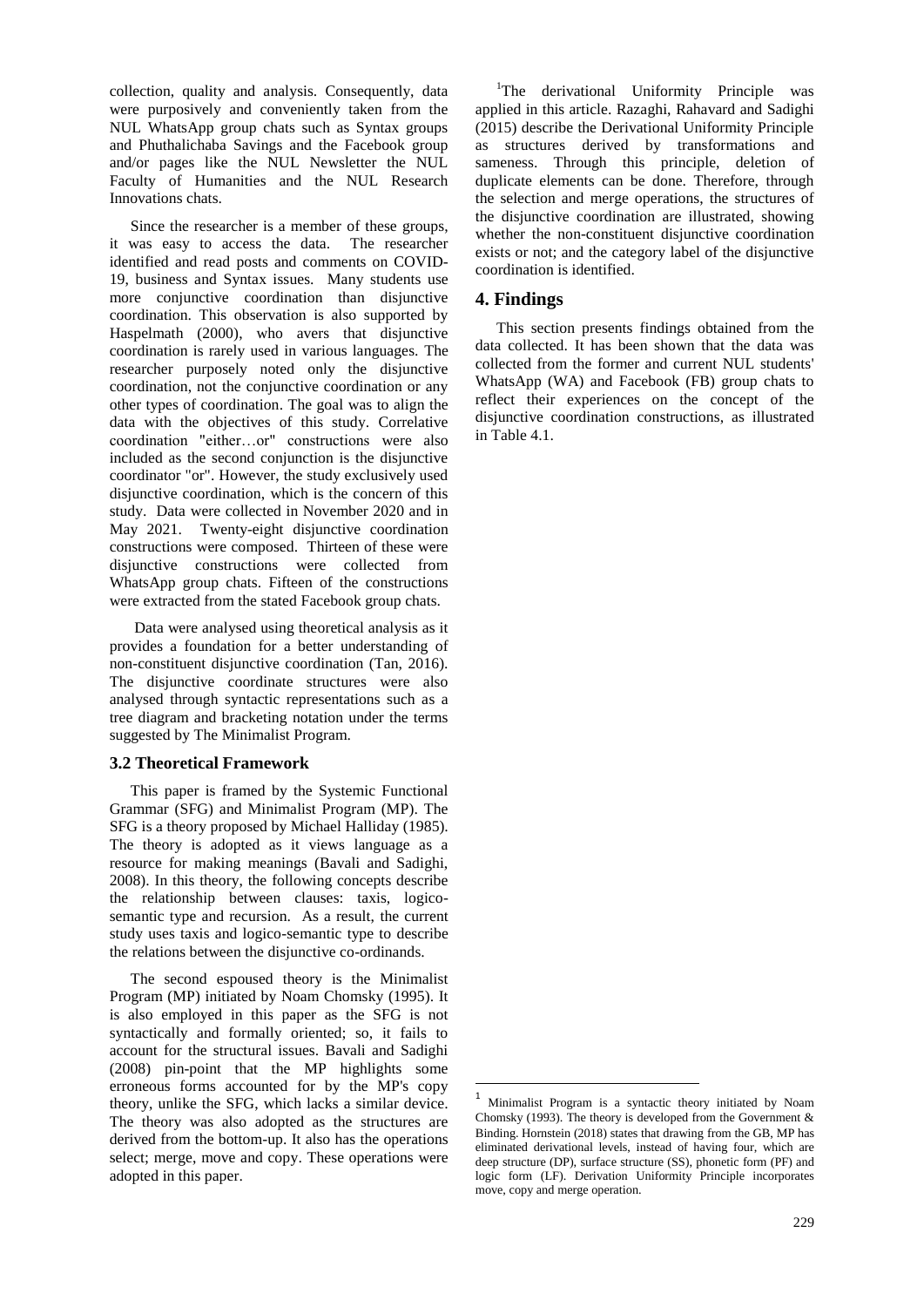| WhatsApp |                                                        |    | Facebook                                                                        |  |  |
|----------|--------------------------------------------------------|----|---------------------------------------------------------------------------------|--|--|
| 1.       | The editor said he'll be done tomorrow or<br>Wednesday | 1. | are those requirements considered or you look at the<br>diploma qualifications? |  |  |
| 2.       | it is still easier or cheapest.                        | 2. | Will it be offered during the course of his year or next                        |  |  |
| 3.       | inbox for any clarifications and/ or                   |    | year?                                                                           |  |  |
|          | guidance.                                              | 3. | Does MA in English Language and Linguistics have part-                          |  |  |
| 4.       | Once you have deposited or transferred the             |    | time or it's only full time?                                                    |  |  |
|          | M150 into our account, visit our website               | 4. | 4  is it possible for me to go for PhD or I have to start                       |  |  |
| 5.       | when you hit with unforeseen<br>$\mathbf{1}$           |    | from MA first, or it will depend on my academic                                 |  |  |
|          | circumstances like loss of a job or when               |    | performance?                                                                    |  |  |
|          | your circumstances change.                             | 5. | We should use sanitisers or running water.                                      |  |  |
| 6.       | Above is a guide or procedures to register             | 6. | You don't follow the COVID-19 measures or you are all                           |  |  |
| 7.       | Take the picture and send it here, or you can          |    | expelled from the residents.                                                    |  |  |
|          | use your laptop.                                       | 7. | there is either a shortage of certain medication or a                           |  |  |
| 8.       | is this sentence correct or incorrect?                 |    | shortage of medication of a certain concentration.                              |  |  |
| 9.       | do I write the same programme in both                  | 8. | It's either we as Pharmacists feel inclined to cut a table into                 |  |  |
|          | or I can write different programme?                    |    | quarters, which is not allowed, or we send the patients to                      |  |  |
|          | 10. They want to use vaccine or Chloroquine.           |    | private Pharmacies, which we often do.                                          |  |  |
|          | 11. I will continue to help Basotho using my           | 9. | you indirectly become a shareholder in the businesses                           |  |  |
|          | witchcraft or Chemistry of Basotho.                    |    | which Phuthalichaba will create or invest in                                    |  |  |
|          | 12. Will the English lecturers incorporate the         |    | 10.  you can join Phuthalichaba from anywhere in Lesotho or                     |  |  |
|          | notion of COVID-19 or Malaria in the                   |    | anywhere in the world                                                           |  |  |
|          | exam?                                                  |    | 11.  I am passionate about this thing or that thing.                            |  |  |
|          | 13. Will you be there or not?                          |    | 12. He might be wrong or right                                                  |  |  |
|          |                                                        |    | 13.  it is either on the same level with, or beats some of the                  |  |  |
|          |                                                        |    | international brands                                                            |  |  |
|          |                                                        |    | 14.  members have the flexibility to increase or decrease their                 |  |  |
|          |                                                        |    | contributions.                                                                  |  |  |
|          |                                                        |    | 15. These compulsory savings are debited from your bank,                        |  |  |
|          |                                                        |    | which is charged M15.00 or any other amount, depending                          |  |  |
|          |                                                        |    | on the bank.                                                                    |  |  |
|          |                                                        |    |                                                                                 |  |  |

|  |  | Table 4.1 Disjunctive coordination from WA and FB |  |  |
|--|--|---------------------------------------------------|--|--|
|--|--|---------------------------------------------------|--|--|

Table 4.1 demonstrates the disjunctive coordination constructions collected from WA and FB. As shown, there are 13 collected constructions from the WA and 15 from the FA, amounting to 28 disjunctive co-ordination constructions. Amongst 28 constructions, three of them are "either…or" contrastive co-ordination) constructions. However, such data are not used in this study, for the concern lies strictly on disjunctive co-ordination.

The identified constructions align with the outlined study's objectives. As stated earlier, the present study intends to determine whether the disjunctive coordination constituents are nonconstituents. The paper also seeks to describe the relationship between the disjunctive co-ordinands. The paper further aims to describe the structure of the disjunctive coordination and the category label of the disjunctive coordinator. Therefore, this section is divided into three sub-sections:

- a) the disjunctive coordination constituents
- b) the relationship that exists between the disjunctive co-ordinands

c) the structure and the category label of the disjunctive coordinator.

### **4.1 The Disjunctive Coordination Constituents**

One of the issues that intrigued the researcher's interest is determining if the disjunctive coordination constituents are non-constituents. From the evidence in the current study, most of the secondary or final coordinand lacked the subject or other constituents. At the PF, they seemed to be incomplete or dependent. However, this feature does not label the disjunctive coordination as non-constituents. The view is seen in example (1) below.

- *(1) a. Will the English lecturers incorporate the notion of COVID-19 or Malaria in the exams? (WA)*
	- *b. … is this sentence correct or incorrect? (WA)*
	- *c. Will it be offered during the course of the year or next year…? (FB)*
	- *d. We should use sanitisers or running water. (FB)*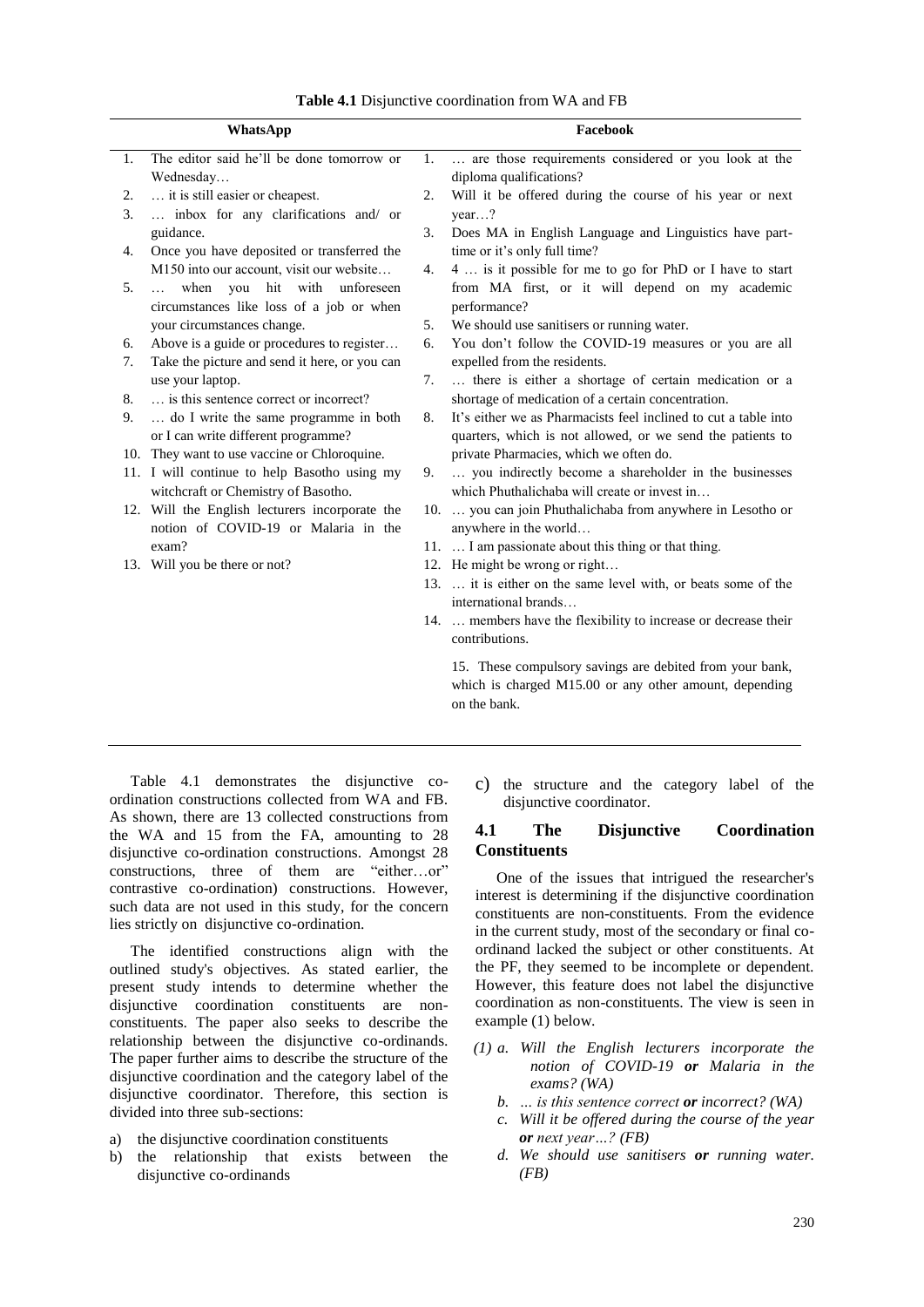Examples in (1) depict the disjunctive coordination constructions. From the data, it has been observed that the second co-ordinands in all structures lack the sentence's subject. The pronounced group of words were only phrases but not clauses or sentences.

#### **4.2 The Relationship that Exists between The Disjunctive Co-Ordinands**

In this study, the second objective is to describe the relationship between the disjunctive co-ordinands. The data were also extracted from the NUL currents and formers students' WhatsApp and Facebook group chats. Consequently, this sub-section discusses the findings on the relationship between the disjunctive co-ordinands. It was evidenced that the disjunctive coordinands did have a relationship as they had tactic and logico-semantic relationships. The tactic relation is defined by Halliday (2004) as the relations between co-ordinands that are coordinated and have either equal or unequal status. As for the logico-sematic relations, the meaning of the initial co-ordinand is expanded from the secondary co-ordinand (Jomaa and Bidin, 2019). The constructions that portray the two relations are demonstrated in example (2).

- *(2) a. They want to use vaccine or Chloroquine. (WA) b. … take the picture and send it here, or you can use your laptop. (WA)*
	- *c. You don't follow the COVID-19 measures or you are all expelled from the residents. (FB)*
	- *d. … is it possible for me to go for PhD or I have to start from MA first, or it will depend on my academic performance? (FB)*

Examples in (2) reflect the disjunctive coordination constructions. All the sentences in examples (2) had taxis or tactic relations from this evidence. Looking at the pronounced constructions at the Phonetic Form (PF), the (2) a. had unequal status as the second pronounced co-ordinand was composed of just a word or phrase. However, (2) b, to d. had equal status since the second co-ordinands conveyed a complete thought just like the first co-ordinands. They had subjects and predicates. The data also illustrated that the disjunctive coordination had logico-semantic relations as all first co-ordinands in the examples (2) had been expanded through the second co-ordinands. In (2) d., on the other hand, the initial co-ordinand was expanded through the second and the third coordinand.

#### **4.3 The Structure and The Category Label of The Disjunctive Coordinator**

The study describes the structure of the disjunctive coordination and the category label of the disjunctive coordinator/or/. Therefore, from the experiences of the NUL former and current students, the following sentences in example (3) were used for the researcher to describe the structure of the disjunctive coordination and the category label of the disjunctive coordinator/or/.

- *(3) a. I will continue to help Basotho using my witchcraft or Chemistry of Basotho. (WA)*
	- b. *The editor said he'll be done tomorrow or Wednesday. (WA)*
	- *c. … do I write the same programme in both or I can write different programme? (FB)*
	- *d. Does MA in English Language and Linguistics have part-time or it's only full time? (FB)*

Examples in (3) demonstrate disjunctive coordination. From these examples, it was observed that the structure of the disjunctive coordination is complementiser phrase (CP) and the vP as affirmed by Thoms and Sailor (2014). The present study found that the disjunctive coordinator/or/'s category label belongs to the complementiser (C).

#### **5. Discussion**

This section presents a discussion on the relationship between the disjunctive co-ordinands and the structure of the disjunctive coordination. It also identifies the category label of the disjunctive coordinator *or*. The present study views these coordinands as the syntactic elements equivalent to the clause complex. This perception is supported by Yuniar (2018), who vows that a clause complex is the grammatical and semantic unit established when two or more clauses are linked by tactic and logicsemantic relations. This implies that the clause complex is not composed of clauses but extended by adding further clauses. In clause complex, the same element is repeated by iteration, commonly as recursion in Minimalism. Therefore, taxis and logicosemantics describe the disjunctive coordinates relations.

#### **5.1 Logico-semantic Type**

Logico-semantics emanates from the logical meaning to show the relationship between a primary and secondary member of a clause. The present study defines the primary element of the clause as the initial clause or co-ordinand, while the secondary element of the clause is seen as the second or the final clause or co-ordinand. According to Jomaa and Bidin (2019), in logico-semantic relations, the meaning of the primary clause is expanded or projected through the secondary one. The secondary co-ordinand extends the initial clause by "*elaborating*, *extending* or *evaluating"*. This inter-connection can be identified between the disjunctive co-ordinands in example (4).

#### (4) *You do not follow the COVID-19 measures, or you are all expelled from the residents*. (FB)

Example (4) demonstrates the regular disjunctive coordination *"you don't follow the COVID-19 measures, or you are all expelled from the residents"*. The construction is the regular disjunctive coordination as the two co-ordinands are coordinated by the disjunctive coordinator *or*, and both coordinands convey a complete thought.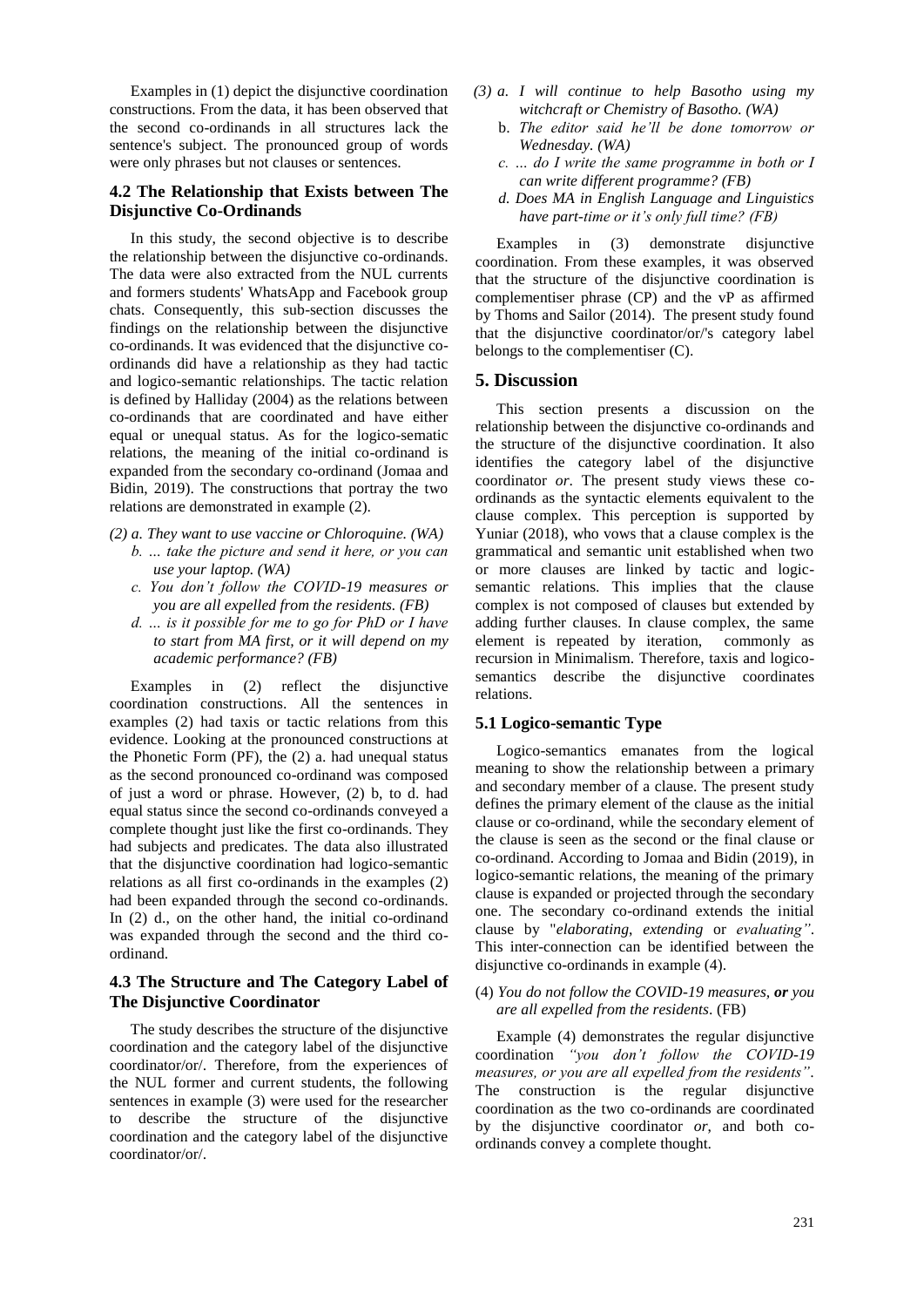From the given evidence, the disjunctive coordinands "*you don't follow the COVID-19 measures*  and *or you are all expelled from the residents"* have logico-semantic relations. According to Halliday (2004), the clauses linked by logico-semantic relation mean relational structure: one unit is interdependent on another. This view is also supported by Conti (2018), who perceives disjunctive clauses as typically co-subordination, meaning that one element of the clause depends on the other.

Similarly, the co-ordinand *"or you are all expelled from the residents"* is an expansion of the primary coordinand "*you don't follow the COVID-19 measures"* to convey a complete thought. The first co-ordinand would be spoken in tone 3 level followed by the second co-ordinand in tone 1 to show cohesiveness (Halliday, 2004). Therefore, the first co-ordinand depicts that there is more to come in the form of expansion because it extends beyond and adds some new element, so the use of *or* fits here adds the meaning of an alternative. The implication in example (4) is that the subject "*you"* has two alternative actions; either the alternative of not following the COVID-19 measures or being expelled from the residents; that is, one of the actions is true. Equally important, Asante (2018) maintains that the disjunctive coordinator in the Nkami language also states the alternative. Moreover, this construction *"you don't follow the COVID-19 measures, or you are all expelled from the residents"* is a clause complex composed of two co-ordinands separated by a comma to mark the intonation break in a sentence (Halliday, 2004). Nevertheless, this result goes beyond the previously reviewed studies as they did not say anything about the relationship between the co-ordinands.

#### **5.2 Taxis**

Another relationship that the co-ordinands have is taxis. This relationship shows that two co-ordinands are coordinated and have equal or unequal status. In addition to the logico-semantic relations, the two disjunctive co-ordinands have taxis relations. The proof of this relationship is evidenced in example (5).

#### (5) *Will the English lecturers incorporate the notion of COVID-19 or Malaria in the exam?* (WA)

Example (5) reflects the non-constituent disjunctive coordination "*will the English lecturers incorporate the notion of COVID-19 or Malaria in the exams?"* From this evidence, it is observed that the co-ordinands "*will the English lecturers incorporate the notion of COVID-19* and *Malaria in the exam"*  hold a para-taxis relationship.

This relationship demonstrates that co-ordinand "*Will the English lecturers incorporate the notion of COVID-19"* and "*Malaria in the exam"* have equal status, that is, before some phrases in the secondary co-ordinand were moved and deleted. The first coordinand was: "*will the English lecturers incorporate the notion of COVID-19 in the exam?"* while the

second co-ordinand was: "*will the English lecturers incorporate the notion of Malaria in the exam?"* This implies that the first co-ordinand initiates and the second one continues.

The co-ordinand "*will the English lecturers incorporate the notion of COVID-19"* also demonstrates hypo-taxis relationship, meaning that it is a dominant unit that the second co-ordinand *Malaria in the exam* depends on (Halliday, 2004). Conti (2018) also attests to this view that Spanish disjunctive clauses signalled by *o… o* are dependent. Therefore, this observation seems to apply to English disjunctive coordination at the phonetic level.

## **5.3 The Structure of The Disjunctive Coordination and The Category Label of The Disjunctive Coordinator**

One other significant aspect that intrigued the current study is the structure of the disjunctive coordination and the category label of the disjunctive coordinator. Since the SFG fails to account for the structure of phrases, clauses, and sentences, the Minimalist Program (MP) was adopted to fill the gap. It should be noted that these two theories have different views on the stated phenomenon: coordination. As stated earlier, the SFG views coordinands as clause complex made through iteration. This iteration is equivalent to the MP's recursion. According to Fasold and Connor-Linton (2006), coordination is one of the recursive devices. These recursive devices allow various infinite sentences and expressions that are indefinitely long. Most importantly, similar grammatical processes can apply more than once for recursion (Fasold and Connor-Linton, 2006). The grammatical processes applied in this study are select and merge operations to generate the disjunctive coordination structures.

#### **5.4 Select and Merge**

**.** 

The operation selected refers to choosing a syntactic element from either numeration or array. At the same time, a merge is an operation in which two selected syntactic elements or constituents are combined to form one more prominent constituent (Al-Horais, 2013). It is worth noting that clauses within the MP are generated from the bottom-up: that is, the structure is formed from bottom to top, where lower constituents of the structure are built before the higher ones (Radford, 2009). As a result, this paper's syntactic representations are analysed from the bottom up. Looking at the evidence, the structure of the disjunctive coordination is a complementiser phrase  $(CP)$ , as given in example  $(6)$ .  $(6)$  The structure of the disjunctive coordination at the Logical Form (LF) (The hierarchy is adapted from Adger, 2003.

<sup>&</sup>lt;sup>2</sup>Unlike the predecessors of the Minimalist Program, which analyse the structures from the top down, the MP's structures are generated from the bottom up (Radford, 2009); that is, the first object to be selected from the numeration or array appears at the lower constituent.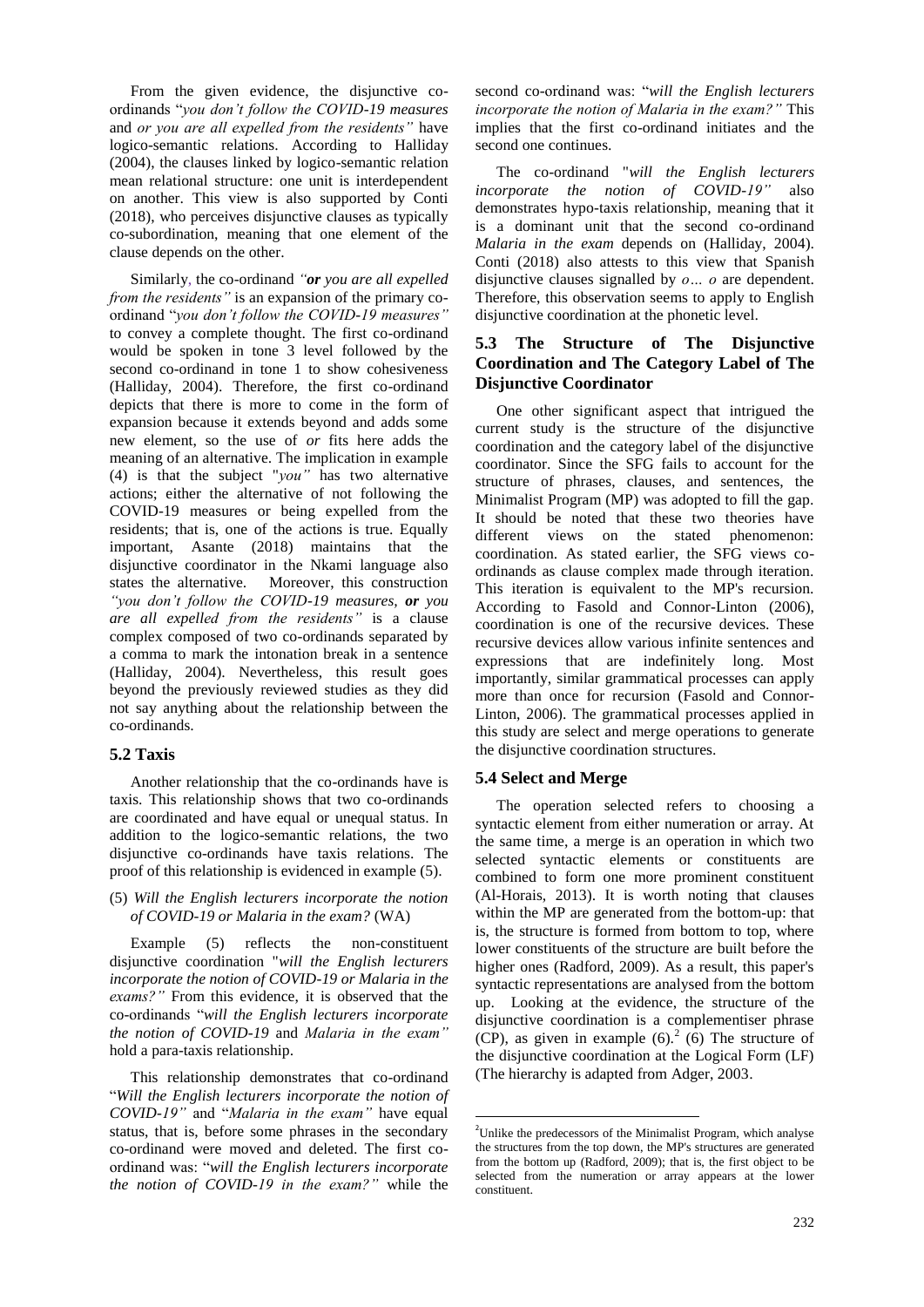

**Figure 5.1** The structure of the disjunctive coordination

Example (6) reflects the structure of the disjunctive coordination "*we should use sanitisers or running water"* at the LF. Building on Sailor and Thoms"s (2014) study, the structure of the second coordinand is CP. The evidence from the current study reveals a similar observation as the structure of the secondary co-ordinand "*, or we should use running water"* is also CP. However, the present study departs from their reflection and focuses on the structure of the whole construction: the disjunctive coordination. The first word selected from the array is noun (N) *water* and merges with an adjective (A) *running* to form the adjectival phrase (AP) *running water*. Another element selected from the array is verb (V) *use* and merges with the AP *running water*. The resultant phrase is VP *use running water*. This VP further merges with tense (T) *should*, and the resultant constituent is an intermediate projection (bar) T *should use running water*. To form the tense phrase (TP), *we should use running water*, pronoun (P) *we* is selected from the array and merged with the T-bar. Since the speaker aims to construct the disjunctive coordination, the disjunctive coordinator *or* is selected from the array and merges with the TP *we should use running water*. The resulting constituent is CP, *or we should use running water*. The N *sanitiser* merges with the CP, *or we should use running water* to form the V-bar *sanitiser, or we should use running water*.

It is worth noting that the constituents P *we*, T *should* and V *use* are not moved or internally merged, but they are externally merged through the application of the External Token Merge (c.f. Krivochen, 2012:8). The implication is that, instead of moving an element, another instance can be drawn from the array. A similar syntactic element can be drawn as many times as possible to satisfy the conceptual-intentional system. Therefore, in the primary co-ordinand, *we should* and *use* are also externally merged, and the whole structure is the CP *we should use sanitisers, or we should use running water* at the LF.

Drawing from this structure at the LF, example (3) further proves that the disjunctive coordination does not comprise the non-constituent as the lower constituent still has the same instances "*we"*, "*should",* and "*use"*. This view is also shared by Sailor and Thoms (2014) that the secondary coordinand is a complete vP or CP, and in the case of the current study, it is the complete CP. Consequently, Sailor and Thoms conclude that the non-constituent coordination structures do not exist. The reflection implies that the coordination is symmetrical because both combined co-ordinands have similar syntactic units and equal status. As a result, the current study also exudes that non-constituent disjunctive coordination does not exist.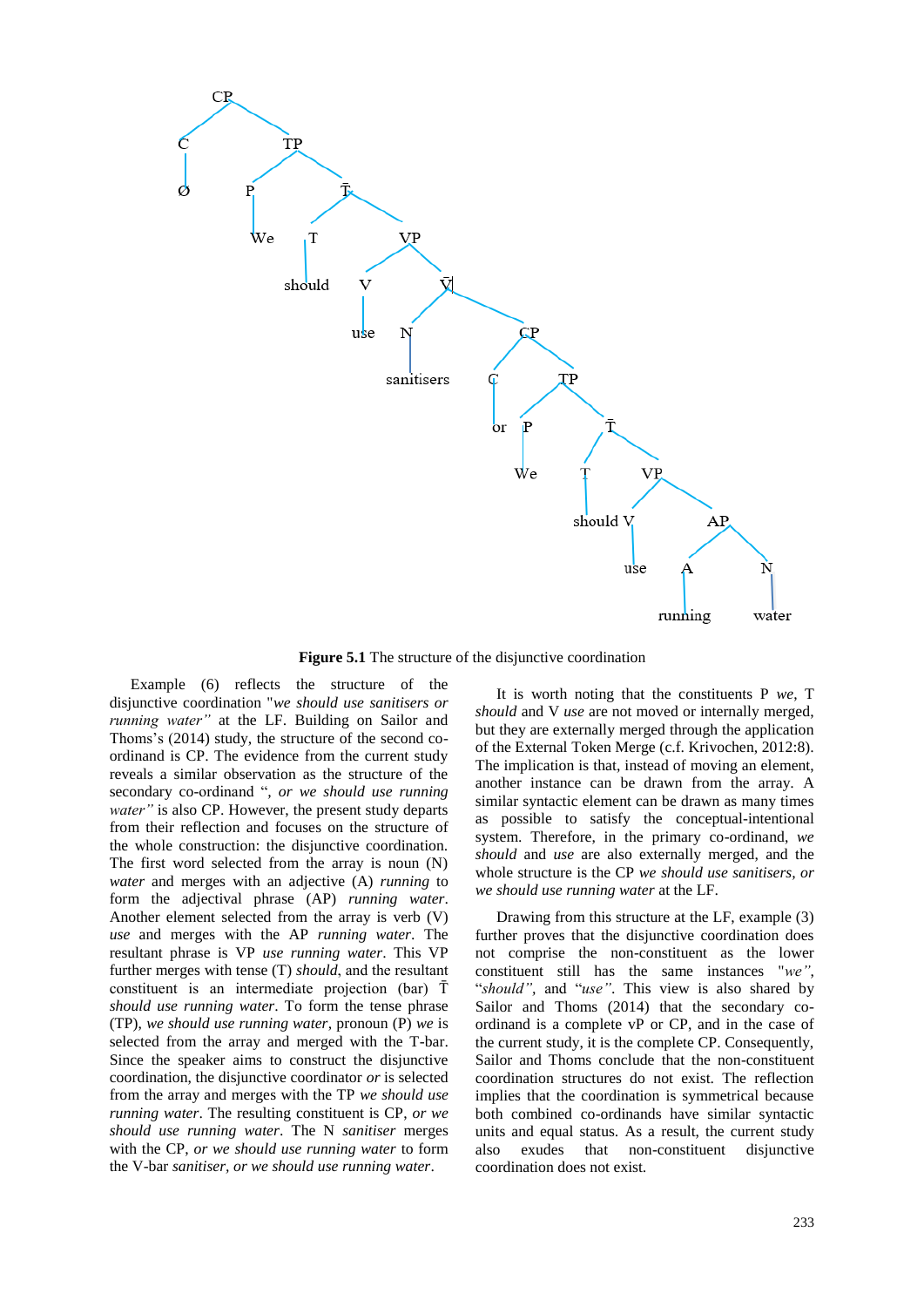On the notion of the disjunctive coordinator "*or"* category label, the study labelled it complementiser (C). Following Sailor and Thoms (2014), who similarly labelled the coordinators as the complementisers, Tallerman (2020) defines a complementiser as a functional element. He states that the construction introduced by a small functional element is known as the complementiser phrase. According to Radford (2004) and Aarts, Chalker and Weiner (2014), one of the roles of the complementisers is to mark the embedded clause. Therefore, these features prove that coordinators are also complementisers because the coordinator "*or"* signals the type of the coordination and the beginning of the second co-ordinand. The view that the disjunctive coordinator functions as the complementiser is confirmed by Asante (2018).

#### **5.5 Derivational Uniformity Principle**

The Derivational Uniformity Principle incorporates move, copy and merge. This principle explains what happens to some of the constituents at the PF. Some elements are not pronounced to avoid unnecessary duplication. For this reason, duplicate elements of the lower co-ordinands are moved and deleted as the principle highly supports the economy of words. Example (7) illustrates the non-constituent disjunctive coordination at the PF.

(7) [CP TP [P *They* VP [V *want* TP [T *to* VP [V *use* [N *vaccine* CP [C *or* TP [P *They* VP [V *want* TP [T *to* VP [V *use* [N *Chloroquine*]]]]]]]]]]]]

Example (7) exemplifies the structure of the nonconstituent disjunctive coordination "*they want to use vaccine or Chloroquine"* at the PF. The N *Chloroquine* merges with the V *use* forming the VP *use Chloroquine*. This VP subsequently merges with the T *to* in order to form the T-bar *to use Chloroquine*. To form the VP *want to use Chloroquine*, the T-bar merges with the V *want*. This VP *want to use Chloroquine* further merges with the P *they*, and the resultant constituent is TP *they want to use Chloroquine*. The TP *they want to use Chloroquine* merges with the C, or the resultant constituent is CP, *or they want to use Chloroquine*. From this analysis, it should be noted that *or* is still a member of the C at the PF. The CP also merges with the N *vaccine*.

As indicated, the Derivational Uniformity Principle supports the economy of words. The lower copies V *use*, T *to* and V *want* to move from the lower co-ordinand and re-emerge in the higher co-ordinand. Their lower copies are then deleted later to avoid duplication of words. However, the present researcher's perception differs from Bruening (2015) and Kubota (2020), who claim that prosody and movement respectively are sources of the so-called non-constituent construction. Following Sailor and Thoms (2014) on the notion that there is neither nonconstituent coordination nor ellipses that caused the non-constituent coordination, the current study

maintains that for economic considerations, what happens at the PF after the move and delete, the copies of moving elements are given the privilege in terms of pronunciation (Chomsky, 2000, 2001 cited by Al-Horais, 2013). Therefore, disjunctive coordination has no non-constituent coordination.

### **6. Conclusion**

Based on how the disjunctive coordination becomes the non-constituent disjunctive coordination, this research concludes that the disjunctive coordination where *or* is used does not become the non-constituent. It means that is the disjunctive coordination has no irregular constituent at the LF. The co-ordinands still have equal status. Therefore, the operations select and merge prove that English is a symmetrical language as far as the disjunctive coordination construction is concerned. However, at the PF, the elements from the lower co-ordinands are moved to the higher co-ordinands and deleted later to satisfy the economy principle coined with the Derivational Uniformity Principle. Those operations, including move, copy and merge, do not cause the disjunctive coordination to become the nonconstituent. Therefore, this study prefers to call such construction at the PF a *reduced coordination*.

In line with the relationship between the coordinands, the researcher also concludes that the disjunctive co-ordinands have taxis and logicosemantic relations (extension through alternation). The structure of the disjunctive coordination is CP. This structure makes the distinctive coordinator *or* to belong in the C category. One of the emergent issues is that use of the two theories does not necessarily mark their difference as far as coordination is concerned. However, the first one (SFG) enhances the MP as it lacks the concepts that account for the structure of the sentence.**<sup>3</sup>**

#### **References**

**.** 

- Aarts, B., Chalker, S., & Weiner, E. (2014). *Oxford*  Dictionary of English Grammar. (2<sup>nd</sup> ed.). University Press.
- Adger, D. (2003). *Core Syntax: A Minimalist Approach*. University of London.
- Al-Horais, N. (2013). The Minimalist Program and its New Insight to the Concept of Universal Grammar. *Journal of Universal Language*,  $14(2)$ , 79-112. http://dx.doi.org/10.22425/jul.2013.14.2.79
- Asante, R.K. (2018). Co-ordination in Nkami. *Ghana Journal of Linguistics*, 7(1), 1-31. [http://dx.doi.org/10.4314/gj/.7i1.1.](http://dx.doi.org/10.4314/gj/.7i1.1)

<sup>&</sup>lt;sup>3</sup> The paper concludes that the disjunctive coordination where the disjunctive coordinator or is used does not have the non-constituent as the structure at both the PF and LF are generated similarly. Operation move, copy and merge determine the syntactic elements to be pronounced.